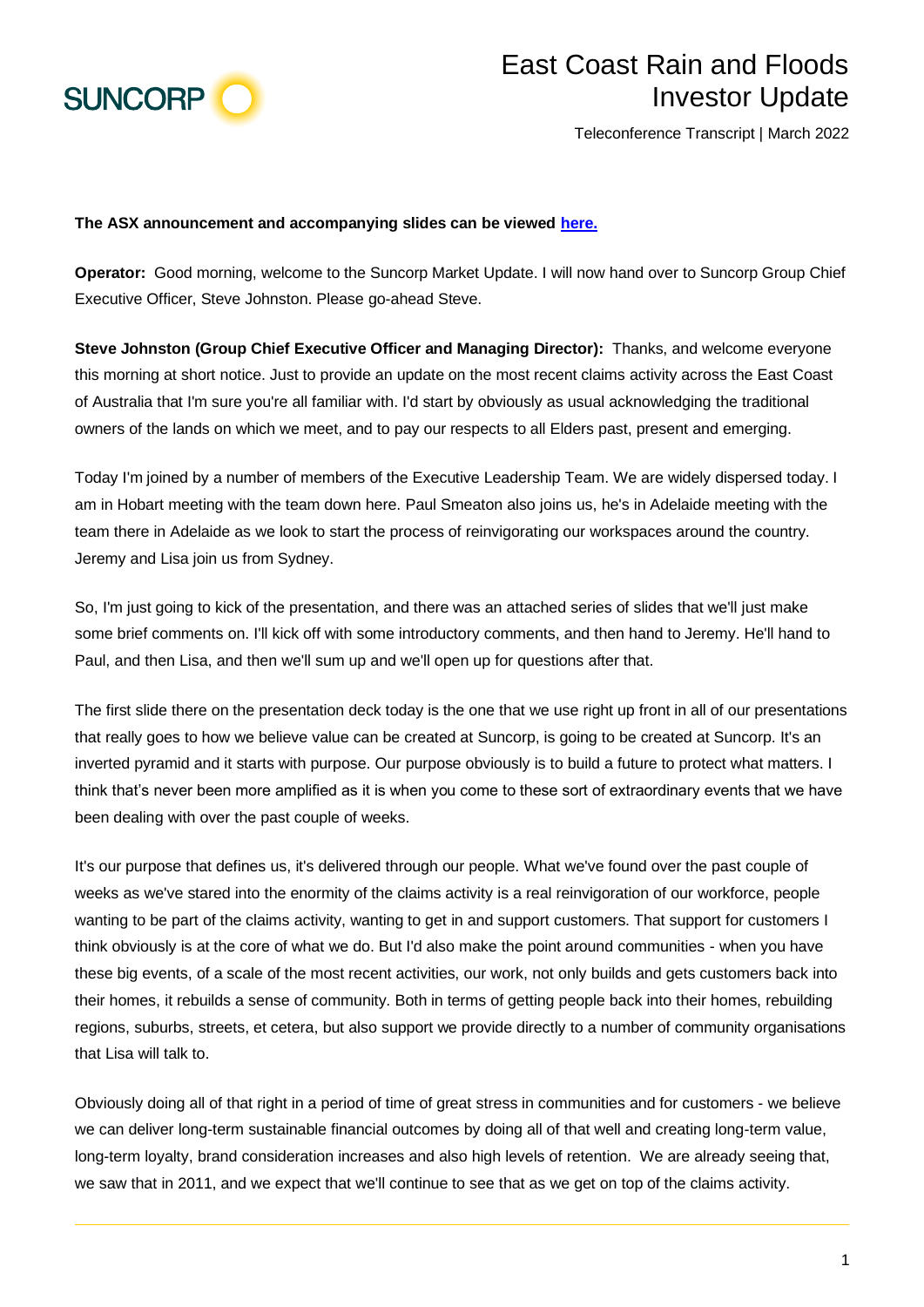Let's see just quickly the next slide, which is really a summary of where we're at in terms of the claims outcomes. Quite an extraordinary series of events, 15 consecutive days of severe weather, that has only recently concluded, stretching a geography right from north of Gympie all the way through to Sydney, south of Sydney.

I've had the opportunity now to visit Gympie, to visit Lismore and to spend a fair bit of time around South-East Queensland. I've spent time with our assessors on the ground in customers' homes as we started the process of that assessment. Obviously, there's a lot of heartbreak out there in many of these communities with many of our customers, who we're working very hard to get back into their homes as quickly as we can. The enormity of that challenge starts with cleaning up, getting carpets out, getting that taken away by councils and other authorities and then allowing us to get in and start the process of the rebuild.

We talk there about some of the key loss causes, top event loss causes. It's an interesting event so far as it's got a whole range of different claims configurations. So, a lot of heavy rain, that meant a lot of water's gotten through roofs, into walls, into ceiling cavities, et cetera. As you would see in a traditional rain event. Flash flooding where storm water has backed up, et cetera, and created flash flooding events across streets and through into individual properties. Then right down into larger losses. So large claims activity from big losses from riverine flooding and the like. So, a whole series of different loss causes. We have been working their way through the event. We have seen 34,000, just over 34,000, actual claims to date. We project that will land at around 44,000, just over 44,000, and bring our total claims, our natural hazard claims for the year to ahead of 100,000.

We also talk there about some of the most impacted postcodes. I think they're pretty reasonably familiar to everyone. Obviously big activity around Lismore and the Northern New South Wales region and through South-East Queensland.

So that's a quick summary of the claims lodged to date. What I might do now is just hand over to Jeremy to run through the financial implications, but particularly the reinsurance implications, which are flowing from the event. Over to you Jeremy.

**Jeremy Robson (Group Chief Financial Officer):** All right, thanks Steve, and also welcome everyone to the call. I'll just make a few comments on the financial impacts of the recent weather events. As Steve said, the weather impacted the East Coast for 15 consecutive days through late-February/early-March. We work with Weatherzone to determine the number of events from a financial reinsurance perspective. We have assessed that there were four separate weather systems, giving rise to four separate events.

First, we had the East Coast flooding in South-East of Queensland and Northern New South Wales, from 23 February to 1 March. This was the most significant event across the four, with approximately 25,000 claims to date. Then we had the New South Wales-East Coast low, which included Western Sydney, from 2 March to 4 March, with over 2,000 claims to date.

We had a smaller event with Queensland storms across the South-East of Queensland, also from 2 March to 4 March, with approximately 1,000 claims to date. Then finally we had the March storms and flooding,

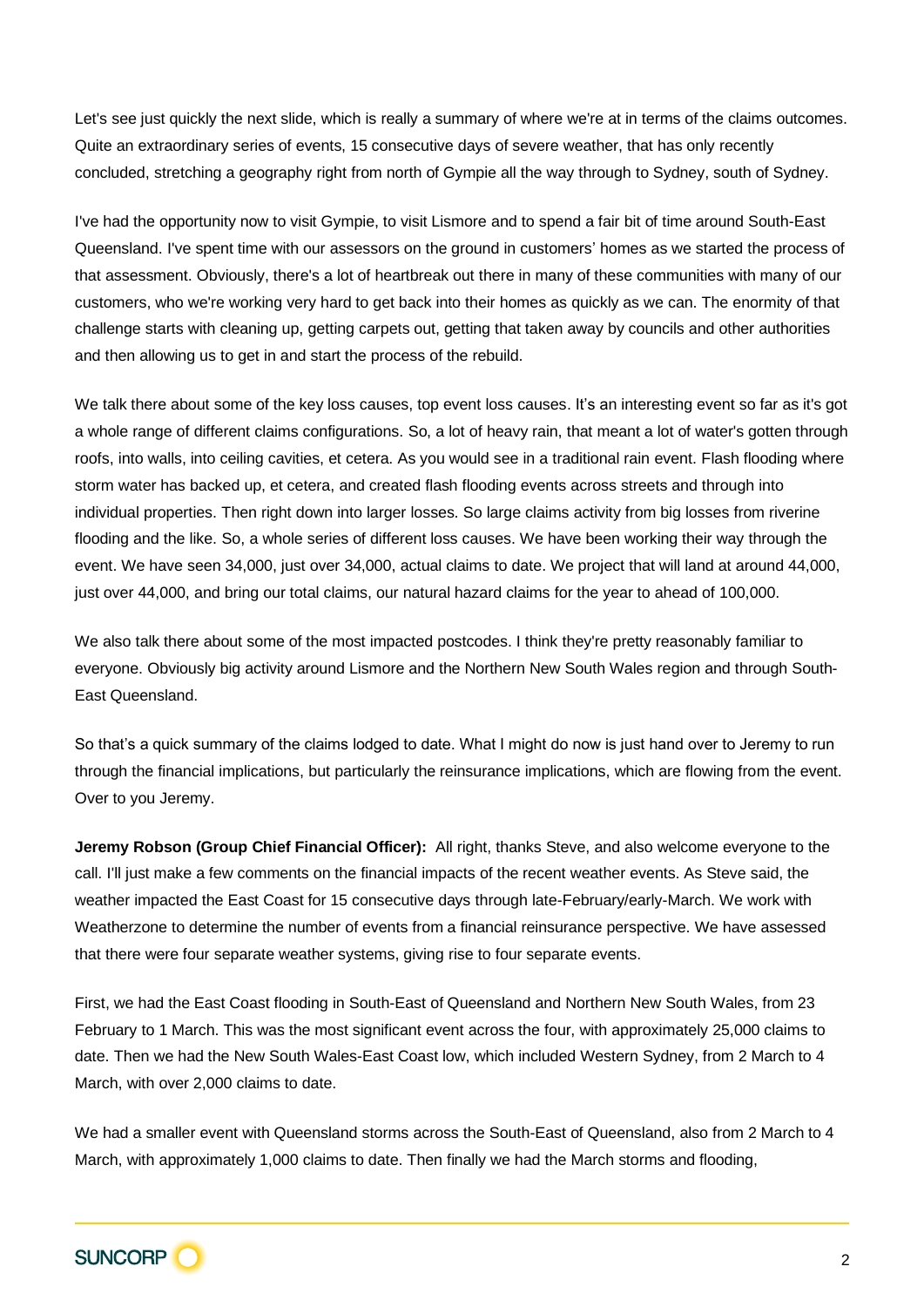predominantly across Greater Sydney, but elsewhere as well, which is also a significant event from 5 March to 9 March, with just under 6,000 claims to date.

In terms of reinsurance, these events have impacted across the full breadth of our program, across the Queensland Home Quota Share Arrangement, the Main Cat program, drop-downs, and the original AXL cover. After all of that we expect the net retained cost of these four events to be approximately \$75 million.

I will now give you a bit of a sense of the reinsurance cover remaining following these events. We have got approximately \$150 million of the original AXL \$450 million cover remaining. We also retained the full limit of the additional 50% additional \$150 million AXL cover purchased in the first half. We have around \$300 million remaining under the three drop-down covers, with amounts remaining under each of those drop-downs.

We have three full layers of the \$250 million excess \$250 million Main Cat program. We have two full layers of the Main Cat program \$500 million all the way up to \$6.5 billion. Of course, the 30% quota share on our Queensland Home portfolio remains in place. Now I do note that the events are continuing to develop and so these estimates may be adjusted as the ultimate costs of each event are more clearly defined.

The remaining protection I've just gone through though does reflect a reinstatement purchase of one \$500 million excess \$500 million layer in the Main Cat following that East Coast flooding in late February, the first event. The premium is not expected to be material, but it does adjust depending on our utilisation of that first tower for the remainder of the year.

Including these events, we have now experienced an additional 10 events since the end of the first half, bringing the total number to 30 events year-to-date. Now as we've set our natural hazard allowance on a through-thecycle basis, ahead of BOM declaring any particular weather pattern for the season ahead. This year's allowance was not set to cover the La Nina weather cycle that was declared in November. The second consecutive La Nina weather cycle is expected to bring with it more moisture-related events.

Now given these events, the recent ones, and reflecting the extensive reinsurance cover remaining in place, we now expect the full year natural hazard cost for FY22 to increase to approximately \$1.1 billion. I note that our natural hazard allowance has been increased significantly over the last five years. We get comfort over its appropriateness for the level we're now at given the modelled outcome for a La Nina weather pattern gives a similar dollar number to where we now expect to land FY22.

The impact of all these events will of course be considered as we renew the reinsurance program for FY23. We will update on this at the full year results once the renewals have been completed.

Before I finish, I'll just make a quick comment on the Bank where we have received some hardship requests following the floods. But the overall quantum is not material. We don't expect this to have any material impacts on the Bank's level of credit provisioning. We will continue to monitor as we go through to the year end.

On that I would now like to hand across to Paul to give an update on the operational aspects of the claims.

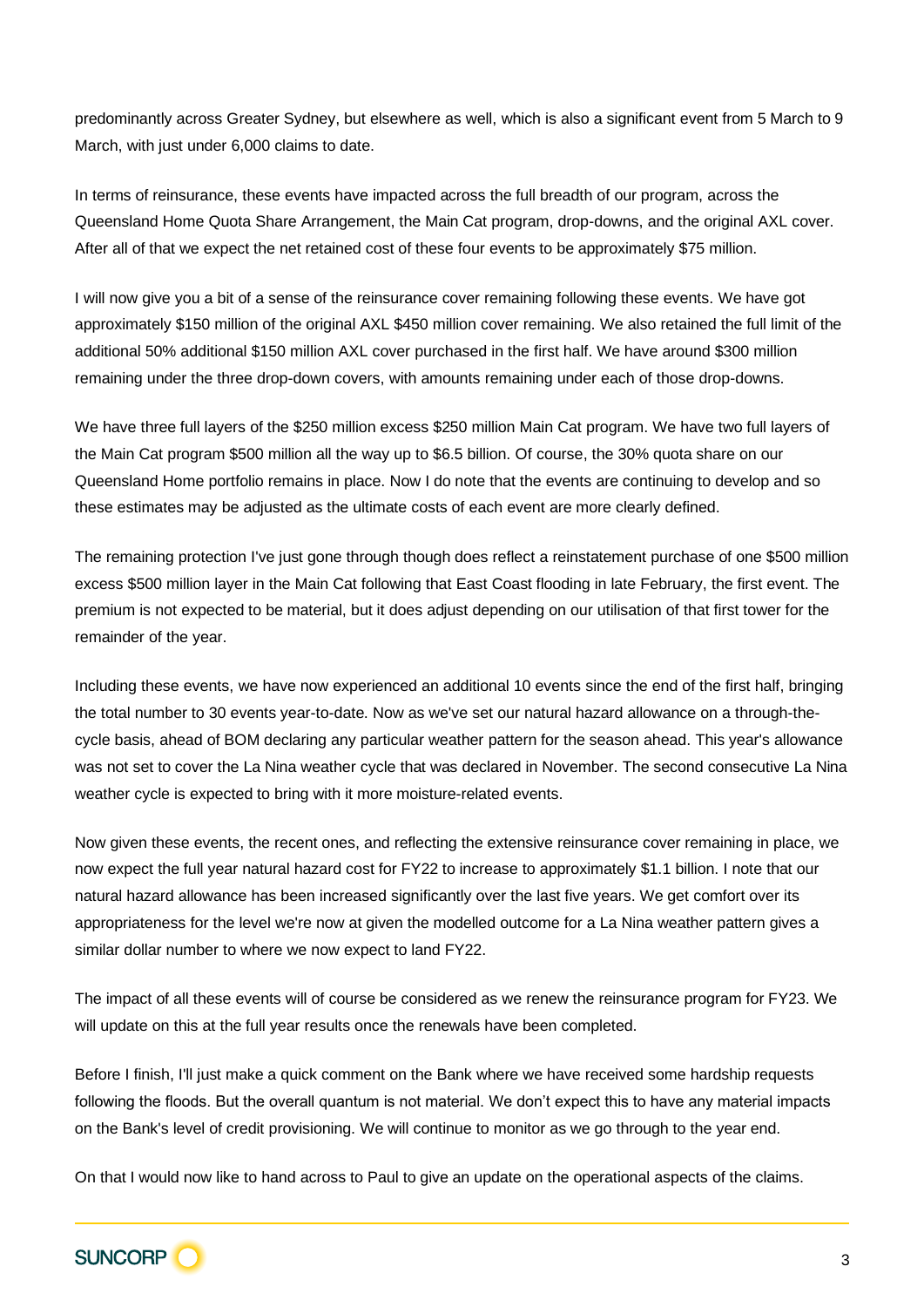**Paul Smeaton (Chief Operating Officer Insurance)**: So, thank you Jeremy, and good morning to everyone. For those on the call, if you recall at previous investor updates, one of the key strategic initiatives within the Insurance Australia business is the Best in Class Claims program. If you recall, this program has four streams of work, three of which are directly relevant to the natural hazard event response. So, first of all we had digital lodgement and tracking, we have market-leading event response, and we have supply chain optimisation.

As Steve has indicated, we have received over 34,000 claims across these events. Our current operational forecast suggests around 44,000 claims will be lodged. In terms of our initial response, one-on-one communications with our customers has played a very important role. For example, more than 1.1 million SMS messages have been sent to our customers to promote online lodgement and provide information on the claims process.

As a result, we are currently seeing around 68% of claims lodged online. Home is sitting at around 71%, and motor 51%. Now this has allowed our customers to avoid potential call centre queues, but more importantly expedite the recovery process. So, to give you a feel for that, more than 11,000 make-safe repairs have been allocated, and over 600 customers have been placed in temporary accommodation.

Further reinsurance and claims messaging has been deployed across all channels, including social media, radio, TV and press. Now given the scale of these events, a dedicated Head of Flood Response and Recovery Manager has been appointed within the Home Claims team to oversee the end-to-end recovery process.

In terms of personnel, we anticipate approximately 600 FTEs will be required to respond. These teams will be located in both Australia and New Zealand, recruitment has commenced, with 200 appointments underway and the first round of training started on 11 March.

Now a key capability within our dedicated Natural Hazard Event Response Team is the Event Control Centre. Now the Event Control Centre uses geospatial technology and satellite imagery to understand impacted areas. It gives us a sense of our risks in-force in those impacted areas, and those risks in-force have lodged claims.

Throughout the event these insights have allowed us to drive personalised one-on-one communications, such as proactive welfare calls. It's allowed us to identify locations to deploy our face-to-face customer support teams. It's helped inform us in terms of our claims management assessing and repair strategies.

Additional data sources from Suncorp flyovers and flood mapping are currently being loaded into the Event Control Centre. This will provide further insight to support our response. To date, as Steve mentioned before, the Customer Support Teams have been deployed to Gympie, Ipswich, Murwillumbah, Mullumbimby and Lismore. In those impacted areas we obviously had all our home assessors on the ground.

For Motor we have established a dedicated triage site for flood damaged vehicles in the Greater Brisbane. We have also set up a dedicated processes for customers with motor claims in the Northern Rivers region. We have sent an SMS to those who have lodged a claim requesting that the customer supply images of their damaged vehicles via email. This will allow us to progress their claims through a digital assessment process.

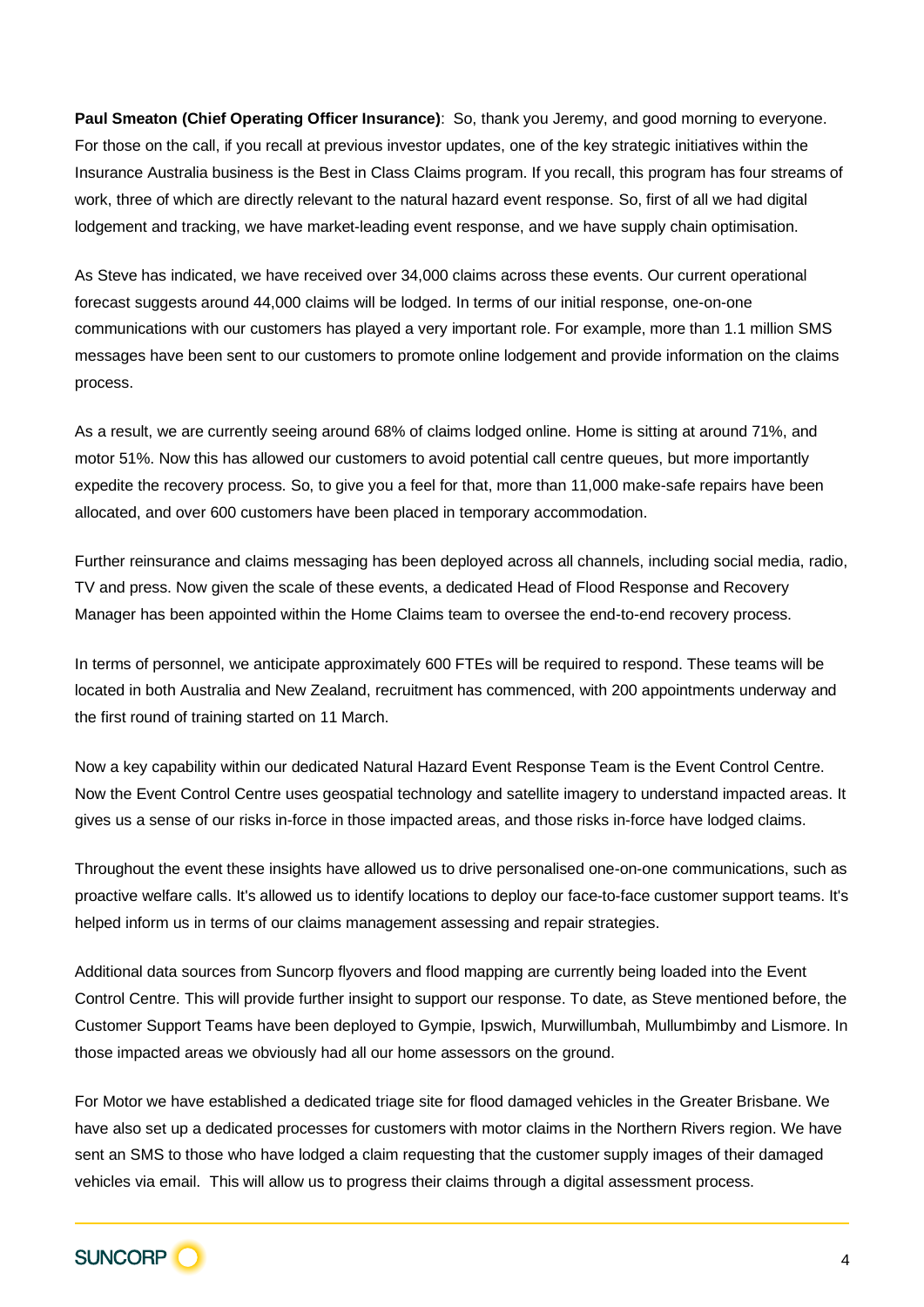In terms of our supply chain, now Suncorp has a national home billing panel consisting of 38 builders. Our contract rates, terms and conditions were renewed as part of the Best in Class Claims program in November of last year. However, to ensure our building panel secure and retain trade capacity, a loading has been agreed to the contracted rates. Importantly, this loading will only apply to these events, which in essence preserves the costs associated with our working claims book and other events.

Given the scale of this event we have had to work to secure additional building capacity and have enacted project management capability across specific regions. Now allocation of this work to our builders, and cost control, will be managed using the recently deployed In4mo and ICBM systems. At this stage there are no capacity issues at our dedicated commercial property, builder and loss adjuster panels.

For Motor, we expect the event will result in the majority of damaged cars being considered a total loss. Therefore, there will be limited impact in our motor repair panel. The first salvage auctions for damaged vehicles are scheduled later this week.

So, in summary, there is no doubt given the scale of these events it will be a challenging recovery process. However, we do feel we are well-placed to respond, given the capability we have available as a result of the Best in Class Claims program of work. On that note I will hand over to Lisa.

**Lisa Harrison (CEO Insurance Product & Portfolio):** Thank you Paul, and good morning. I'm going to touch on our brands and pricing. What I would say is, the strategic priorities that we have outlined previously have helped the Insurance Business be in a strong position to respond. So firstly, as you know, we took on the role of reinvigorating the brands to reinforce the value the provide. There is no better time in a disaster.

As you would also know, Suncorp in recent times has taken on a leadership position to help communities prepare for disasters, which Steve will touch on. We have also strengthened our proposition to help with the recovery. With Suncorp having the Build it Back Better product feature and GIO Safety Net.

During the event we have driven a strong presence in market, with proactive weather alerts and customer support messaging. Using data and analytics we have proactively contacted over 2 million customers through SMS and email to provide them with the details on how to lodge an online claim, alongside tips to help with the recovery. We also created specific above-the-line marketing for the event, with significant reach across the East Coast. Our estimated total cumulative reach over the 17-day period is 52 million.

To support a community-led recovery we have also pledged \$1 million as part of a community support package. This includes \$0.5 million of flood-related grants in local communities across Queensland and New South Wales, in partnership with our existing partner, the Foundation for Rural & Regional Renewal. This event is across a broad geography, and these grants will be invaluable as each region will have different concerns and needs.

Whilst it's early days, since the event we have seen a lift in sales and strong retention continues, in part reflective of the flight to quality brands, and those brands who are visible and responsive during crises.

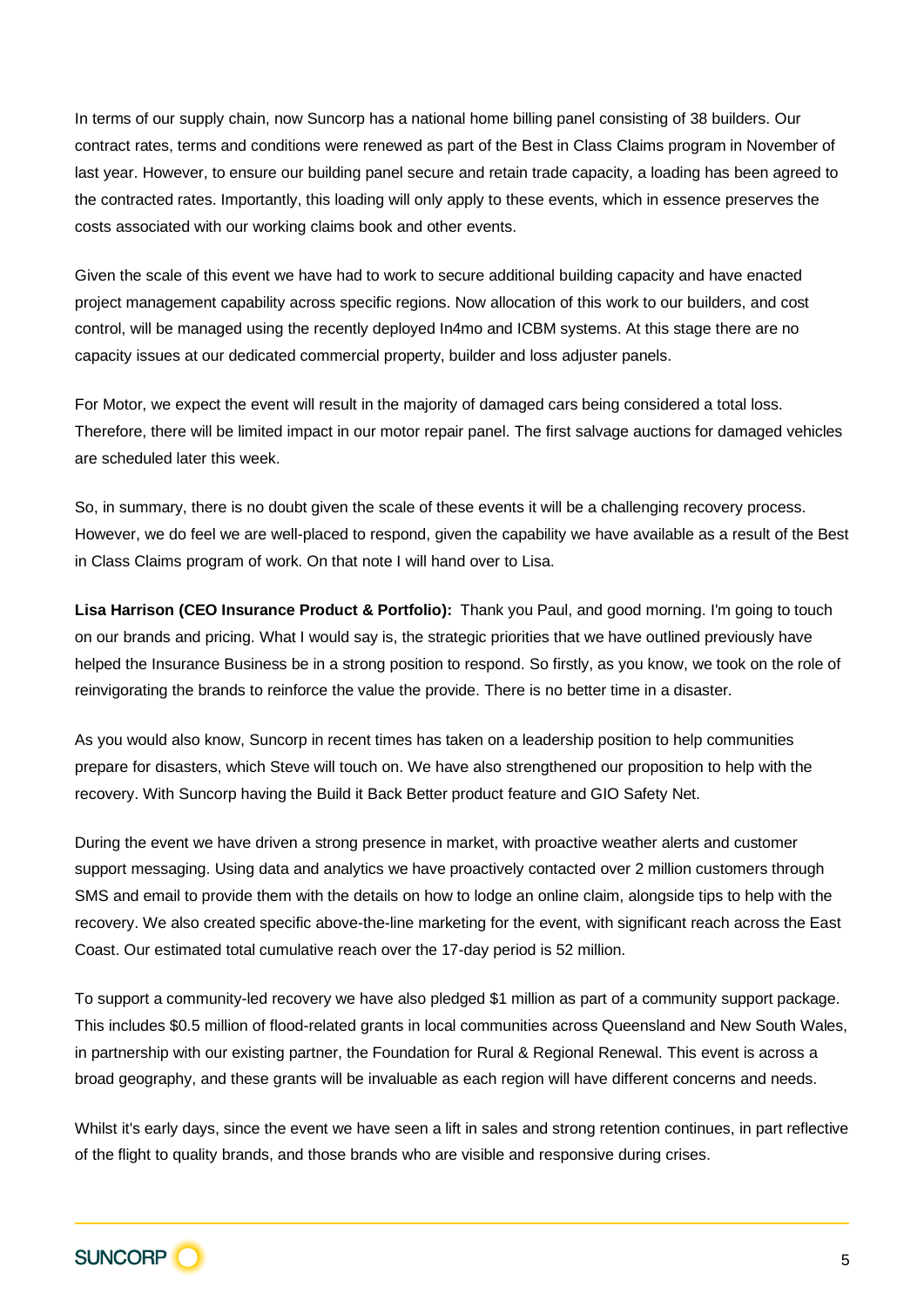So, let me touch on pricing and risk selection. We continue to make good progress in our pricing and risk selection pillar. Responding to the increase in frequency of natural hazards and reinsurance input costs, we commenced significant re-pricing of the Home portfolio in mid-2020 where we have been putting through significant increases around double digits. We have also strengthened our pricing tools and models to better understand peril risk and price for it.

Importantly, CaPE has now been deployed for mass Home. While it is still early days, CaPE is delivering in-line with expectations, with January seeing our mass brands with record Home renewal rates and average premiums for each brand. When we deployed CaPE we also updated our natural hazard models with even better risk selection. Whenever we have a large event, we also reflect on our models relative to the experience and based on our modelling to date, our risks in force is lower in high flood areas relative to our market share.

Whilst we know claims are still yet to be lodged - the map we have on the slide is for Lismore. The blue dots represent our view of low-risk locations with high-risk progressively moving through amber and red, and the blue shading represents where the flood has affected parts of the town. As more detail emerges from the event, we will continue to check our model accuracy.

With CaPE now deployed for Home we are better positioned to update models and pricing post an event such as this. As we continue, we will continue to ensure we have disciplined portfolio management, alongside continuing to strengthen the underwriting and pricing tools across the consumer and commercial portfolios in particular. I will now hand back to Steve.

**Steve Johnston (Group Chief Executive Officer and Managing Director):** Thanks Lisa and before we hand over to questions, I just want to restate some of the resilient mitigation messaging that we have applied in the market and we are not new to this story as you know. I think I've been talking about it, we have been talking about it as a Company for a number of years and particularly amplified post the bush fires in our half year result in 2020.

Really, we do need to stare into these issues and we have been saying this for a number of years, the four point plan that we have talked about is a simple way of thinking about how the public policy response should be galvanised alongside the work that the individual insurers do and that the Insurance Council as a collective does alongside governments at all levels.

The first point of that plan is to improve public infrastructure. We know that levies and other elements of public investment do mitigate against risk and they do mitigate against flood risk and we have seen that in many communities, particularly in Roma in South Western Queensland and we know that those investments work. We know that there is a number of levy proposals that are sitting on the shelf locked up at the moment between local, state and federal government and they can be moved very quickly into implementation phase.

The second point is to provide subsidies to improve the resilience of individual's own housing assets. Lisa talked about the way that we applied our product innovation capabilities to build it back better through our One House

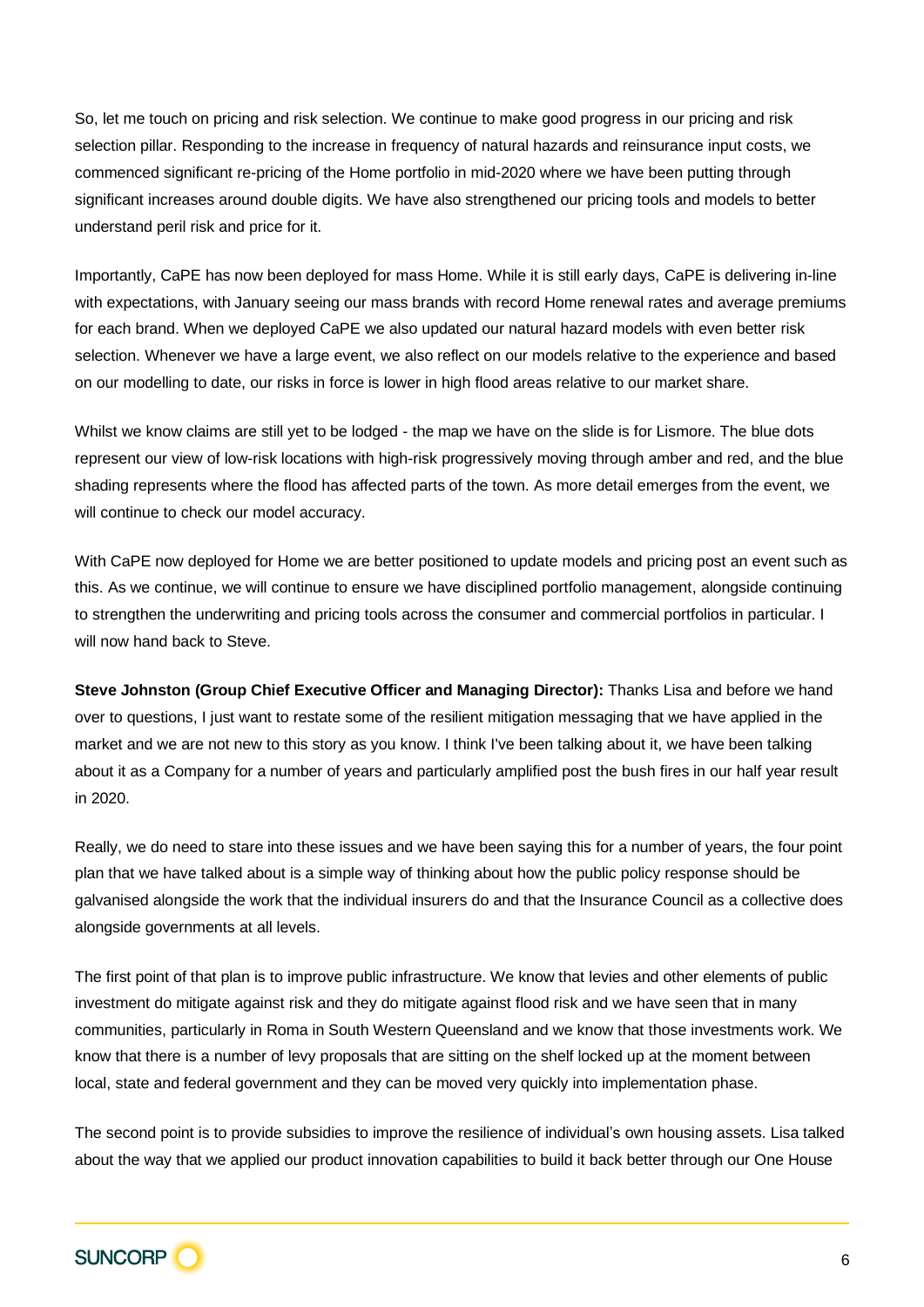initiative. It seems unusual to me that you can get a subsidy to put a solar panel on your roof but it's very difficult to get a subsidy to batten down your roof to offset against a category four or five cyclone.

Our priorities here are all wrong, so there's a great opportunity for subsidies, whether that be tax subsidies or otherwise, to encourage people and to incentivise people to improve the resilience of their private dwellings.

In those first two points I would make a point that the ICA has recently produced a manifesto ahead of the federal election campaign which outlines a \$2 billion investment which stretches across both of those two categories, improve public infrastructure but also a series of initiatives to improve resilience of private dwellings. \$2 billion for a \$19 billion return through to 2050. It seems to be a reasonable investment and one that we fully support as part of the ICA.

The third point is obviously inadequate planning laws and approval processes. Now, this is an issue that stretches back for more than 100 years. There's no point at pointing the finger at any particular level of government or any recent government. It has been in place for a long period of time. It's time we drew the line, we improve the quality of our planning and development laws and we look to create planning laws that are more appropriate for the risks that we face today and not the risks that we might have faced 50 to 100 years ago.

The final point is one that we are very passionate about which is the removal of inefficient taxes and charges from insurance premiums. The fact is that in New South Wales today more than 40% of insurance premiums is taken up with both GST and stamp duty and then an emergency service levy sitting on top of that. It's 30% in Queensland and 30% here in Tasmania as well. It seems to be the most inefficient utilisation of taxes and charges and leads to and compounds affordability issues. There's a high correlation between lower socioeconomic communities and flood risk particularly and so those premiums and those insurance policies are loaded with the peril loading for flood risk and other peril-based activities and on top of that proportionate is the GST and the stamp duty. It just seems to be a huge disincentive for people to take home insurance cover at a period of time when they really do need home insurance cover.

So again, we reiterate that this four point plan is a very simple way of thinking about how the public policy response may well work alongside the work that we have to do as an insurance company to get people back into their homes and the work that the industry more broadly needs to do to create a more resilient Australia.

At that point, I might pause and open it up for your questions.

**Operator:** Thank you. If you wish to ask a question, please press star one on your telephone and wait for your name to be announced. If you wish to cancel your request, please press star two. If you are on speakerphone, please pick up the handset to ask your question. Your first question comes from Kieren Chidgey from Jarden. Please go ahead.

**Kieren Chidgey (Jarden, Analyst):** Good morning, guys. I've got a couple of questions if I can. Maybe just starting on the event definitions, Jeremy. I just wanted to be clear around the four events you're talking to. Is that

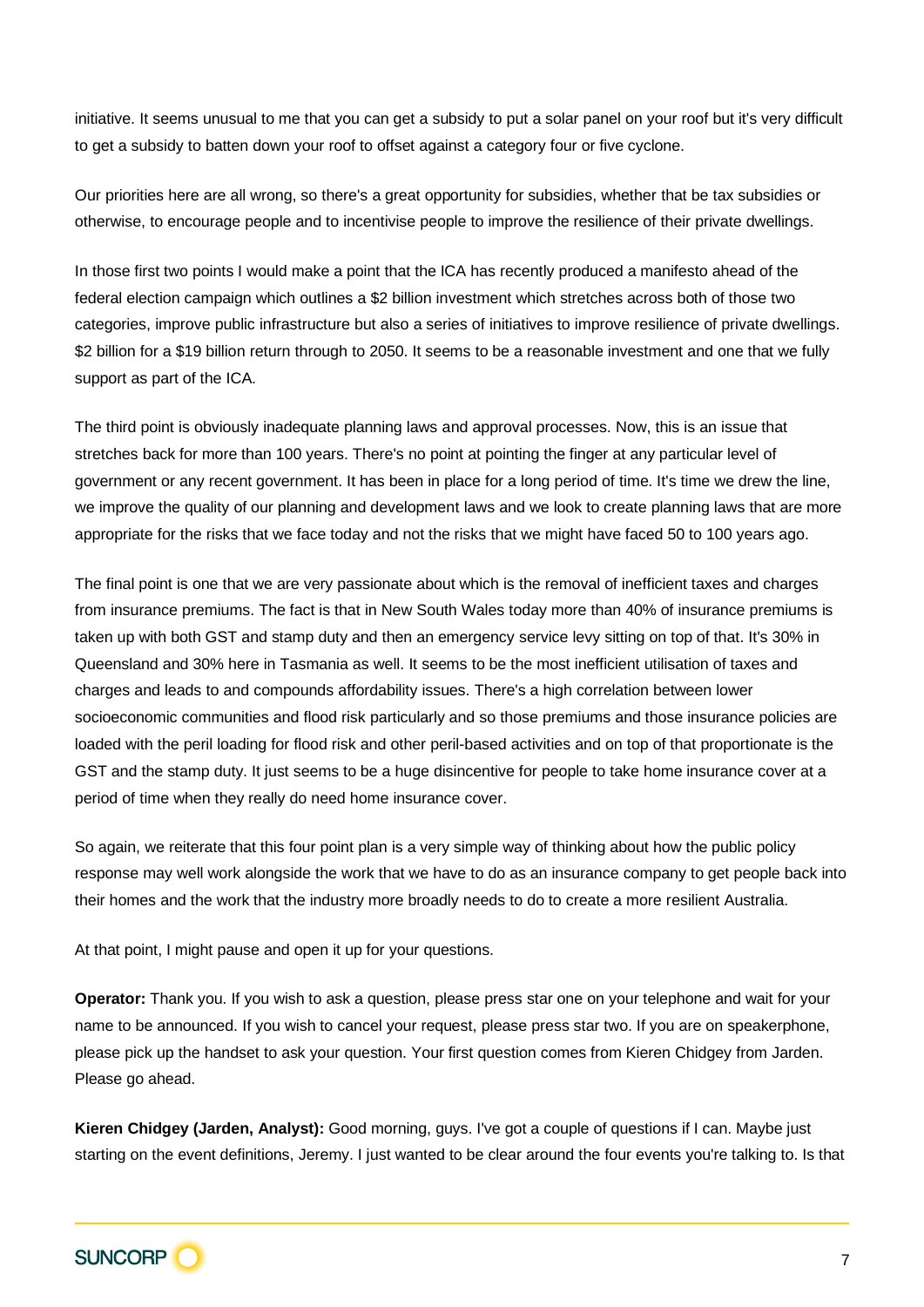partly a function of the flood period cover under your reinsurance or do you see them as four separate weather events?

**Jeremy Robson (Group Chief Financial Officer):** Yes, it is predominantly a function of the different weather events. On the first one there is a little bit of, with our event cover time periods, there's a little bit of a latitude around the day, but really the rest of them and outside of that, it's purely dependent on whether or not they're defined as different weather systems and they have been defined as different weather systems in which case they're different events from a reinsurance perspective.

**Kieren Chidgey (Jarden, Analyst):** Okay, thanks and secondly just in terms of the revised budget. Can you give us a fairly high-level feeling for what you're assuming for the remainder of the half in terms of what is going into that for any further large losses?

**Jeremy Robson (Group Chief Financial Officer):** Yes, I mean look we do a number of different scenarios on it, Kieren, and it comes in a number of different ways. The first way we come at it is look at the - we run it through the model. We run where we are actually year to date through the model, we turn the La Nina adjustment on the model and we see what number that gives us. We will then look at the, in the appendix there you've got effectively the year to date natural hazard cost of \$950 million odd, so that leaves another \$150 million to go to the \$1.1 billion number and we think about that in terms of what that needs to cover which is attritional losses and deductibles on particularly the AXL for any events coming through there and then we'll also have a look at it in terms of large losses. So, we come at it in a number of different ways and yes, each way we come at it the \$1.1 billion is the expected loss for the full year. In fact, it's a little bit - it's just marginally less than \$1.1 billion. It's not quite \$1.1 billion but we rounded it up to \$1.1 billion.

**Kieren Chidgey (Jarden, Analyst):** Okay, thanks and just a final question. I'm just interested in what you see as implications as you go into the reinsurance renewal at 30 June both in terms of the structure of your current program, the availability through the aggregate in particular and potential repricing impacts as a result of what looks like it will be quite significant utilisation of that cover this period?

**Jeremy Robson (Group Chief Financial Officer):** Yes, look, I mean I think today it's too early to talk about renewal implications and outcomes, be that it be commercially sensitive so not something we could talk about anyway. Clearly there's been a lot of weather, clearly there will have been a lot of recoveries against the program and for us, we will continue with the same strategy that we have always with reinsurance which is around optimising ROE through the program, particularly through the main cat layers and then seeking to optimise the volatility cover. So, we will maintain a similar strategic approach to it and we've got to go through the renewal cycle and there's probably not much more that we can say at this stage because actually we don't know either.

**Kieren Chidgey (Jarden, Analyst):** All right, thank you.

**Operator:** Your next question comes from Andrew Buncombe from Macquarie. Please go ahead.

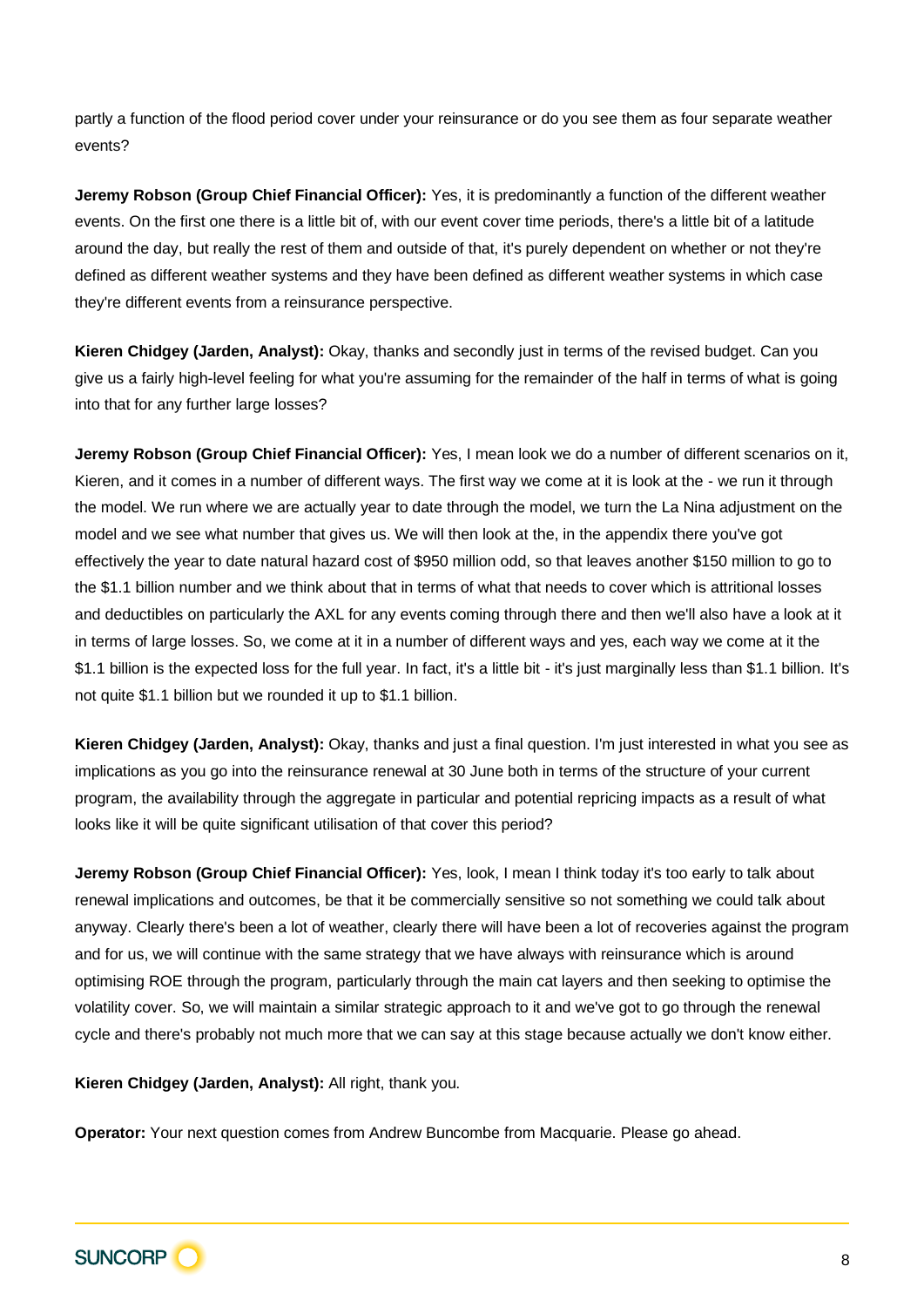**Andrew Buncombe (Macquarie, Analyst):** Hi guys. Thanks for taking my questions. Just the first one is off the back of one of the previous questions. So, does this new \$1.1 billion hazards guidance assume that you go through all of the additional \$150 million AXL or where does that sit against the \$1.1 billion?

**Jeremy Robson (Group Chief Financial Officer):** Well, it depends which way you come at it, Andrew. From a model's perspective the model outcome is actually we don't go all the way through it. That's one way of looking at it but equally from a bottom up that \$150 million still to go, with the scenarios around that, we assume that we get close to getting to the top of it.

**Andrew Buncombe (Macquarie, Analyst):** Yes, and then my second question was just on the cost of the reinstatements. Historically they've cost you about \$25 million to \$35 million. Is that the right way to think about it going forward or is it so flexible right now that it's difficult to comment? Thanks.

**Jeremy Robson (Group Chief Financial Officer):** Yes, look, I mean obviously it's a commercially sensitive number but we are saying it's immaterial so I would expect it to be less than that, but as I said there is a contingency around it in terms of how much of that first layer, well not how much of it, but if we use that first layer and it becomes lighter then there is a contingency there. So, the way we look at it really is it's like an option for us to take that third layer out.

**Andrew Buncombe (Macquarie, Analyst):** Sure and then the final question from me was around Paul's comments about hiring an additional 600 people to deal with the claims. How should we be thinking about the cost of those people against the Group cost targets of 2023, or are they all going through the claims line and into reinsurance? Thanks.

**Jeremy Robson (Group Chief Financial Officer):** Yes, they will all be recovered through the reinsurance line so that should have no impact on the 2023 targets.

**Andrew Buncombe (Macquarie, Analyst):** That's it for me. Thank you.

**Operator:** Your next question comes from Nigel Pittaway from Citi. Please go ahead.

**Nigel Pittaway (Citi, Analyst):** Morning guys. I mean just first of all following up on the reinsurance question, I know you can't talk about the cost of that per se, but maybe you could give us a flavour for how much of these events have hit the main cat tower rather than the volatility covers? Have the reinsurers on the main cat taken a fair bath on this or is the main cost still going with the volatility cover provided?

**Jeremy Robson (Group Chief Financial Officer):** We have said that we have got three of the \$250 million excess, \$250 towers left. So, you can infer from that that one of the events has gone through the \$250 million layer, \$250 million up to \$500 million, and then we have reinstated the \$500 million to \$500 million layer, so you can infer that one of the events has gone through that as well. We're not talking at this stage about how much through that it is, but yes, we have gone through - one of those events has gone through all the way up through to a \$500 million to \$500 million layer. The rest of them are sitting down in the volatility covers.

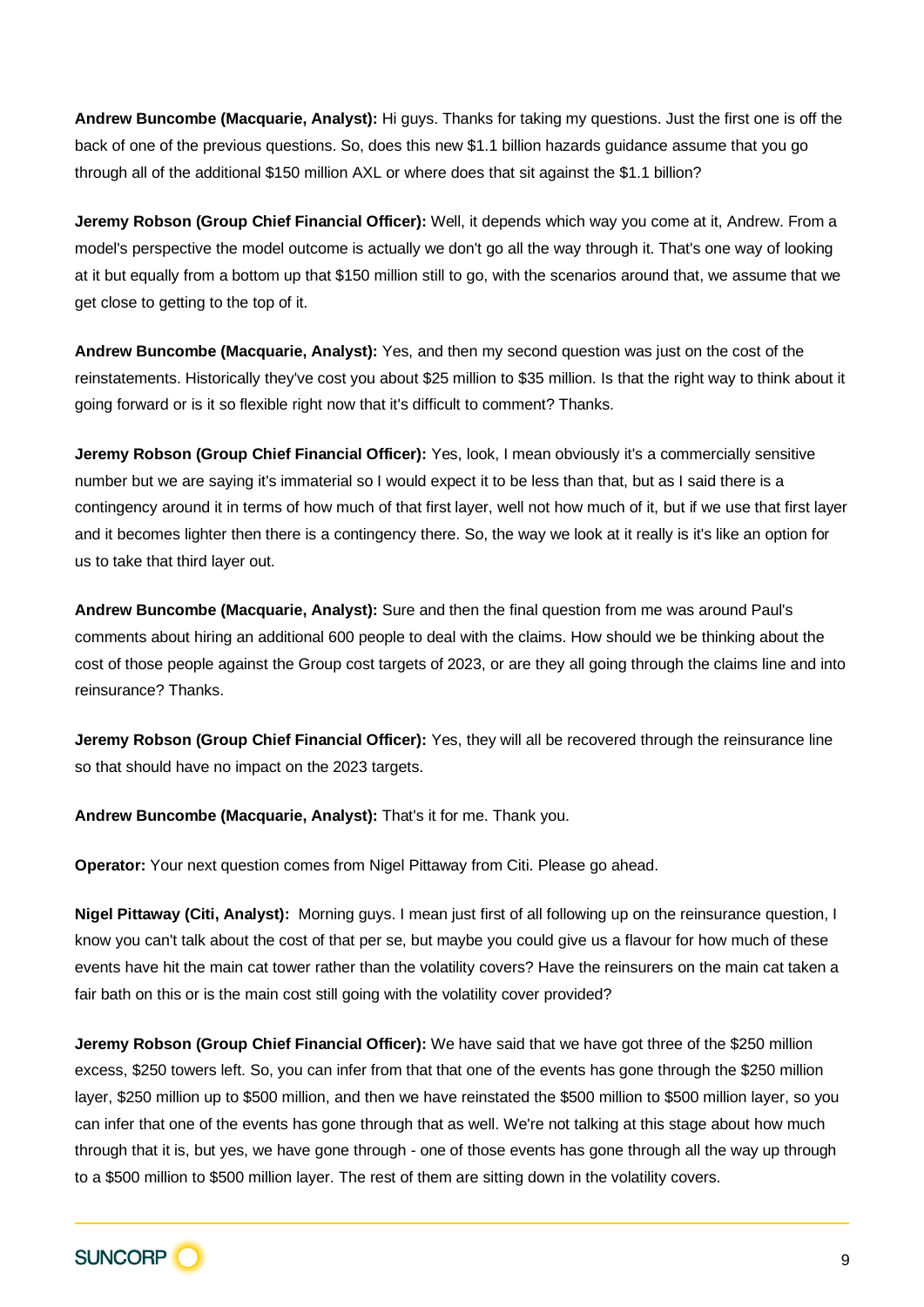**Nigel Pittaway (Citi, Analyst):** Okay, so when it comes to renewal, you're still going to expect a lot more pressure on the volatility covers than you are on the main cat program. Is that a reasonable conclusion?

**Jeremy Robson (Group Chief Financial Officer):** Well, I think the only thing I could conclude at the moment Nigel is that is where we have seen some recoveries this year and we'll have to go through the process with reinsurers, but there's still a lot of interest and capacity for the Australian market so we'll have to go through the process.

**Nigel Pittaway (Citi, Analyst):** Sure and you are seeing the same level of capacity for this year as 12 months ago or do you think that has reduced at all in terms of willingness from reinsurers to provide capacity, particularly for the more frequency-related covers?

**Jeremy Robson (Group Chief Financial Officer):** Yes, look, I think the market as a whole is probably less interested than it was one or two years ago, but the important thing for us is that we are not looking at new capacity. We are looking at renewal capacity and I think there's a slight, you know, we get a slightly different context on market capacity whether it's new or whether it's renewal.

**Nigel Pittaway (Citi, Analyst):** Okay. Maybe just finally, I mean do you see any risks or any other pressure in terms of rebuilding et cetera will spill over into broader claims inflation or are you pretty happy that's sort of still not too much of a concern at this juncture?

**Steve Johnston (Group Chief Executive Officer and Managing Director):** I mean I might just start there and hand to Paul. I mean I think, Nigel, the key element of our response here is to seek to quarantine the flood recovery work and the claims work that Paul needs to do to get these claims managed and make sure that that doesn't contage, in any way shape or form, the working book. I would make a couple of points.

One is that the best in class claims program, the initiatives that are embedded in that, which we talked about at the half year, In4mo and ICBM systems, new builder panel, agreed rates and a number of other initiatives around digitising our end-to-end claims process, they're going to continue. In fact, we are going to speed them up because one thing that we have seen through this event is the, you know, if I were to go back 12 months and think about what are the two most important things we have done that has helped us and put us in a strong position to address this event, the first one is digital claims lodgement.

We are getting claims in materially faster than we have in any other comparable event in the last 10 to 15 years. What does that mean? It means you get the claim lodged, you get the work allocated, you get the make safe done, you get people in temporary accommodation and most importantly and particularly in South East Queensland and up through into Gympie and into Lismore as well, we have been able to start the process of making sure we don't see mould take hold in many of these properties. So, digital lodgement and ultimately digital tracking right through to fulfilment is such a big game changer for the whole claims process.

The other one is what Lisa talked about which is CaPE. Our ability to manage our pricing from here on through is materially improved given that we deployed CaPE across the mass brands in Home and those two initiatives

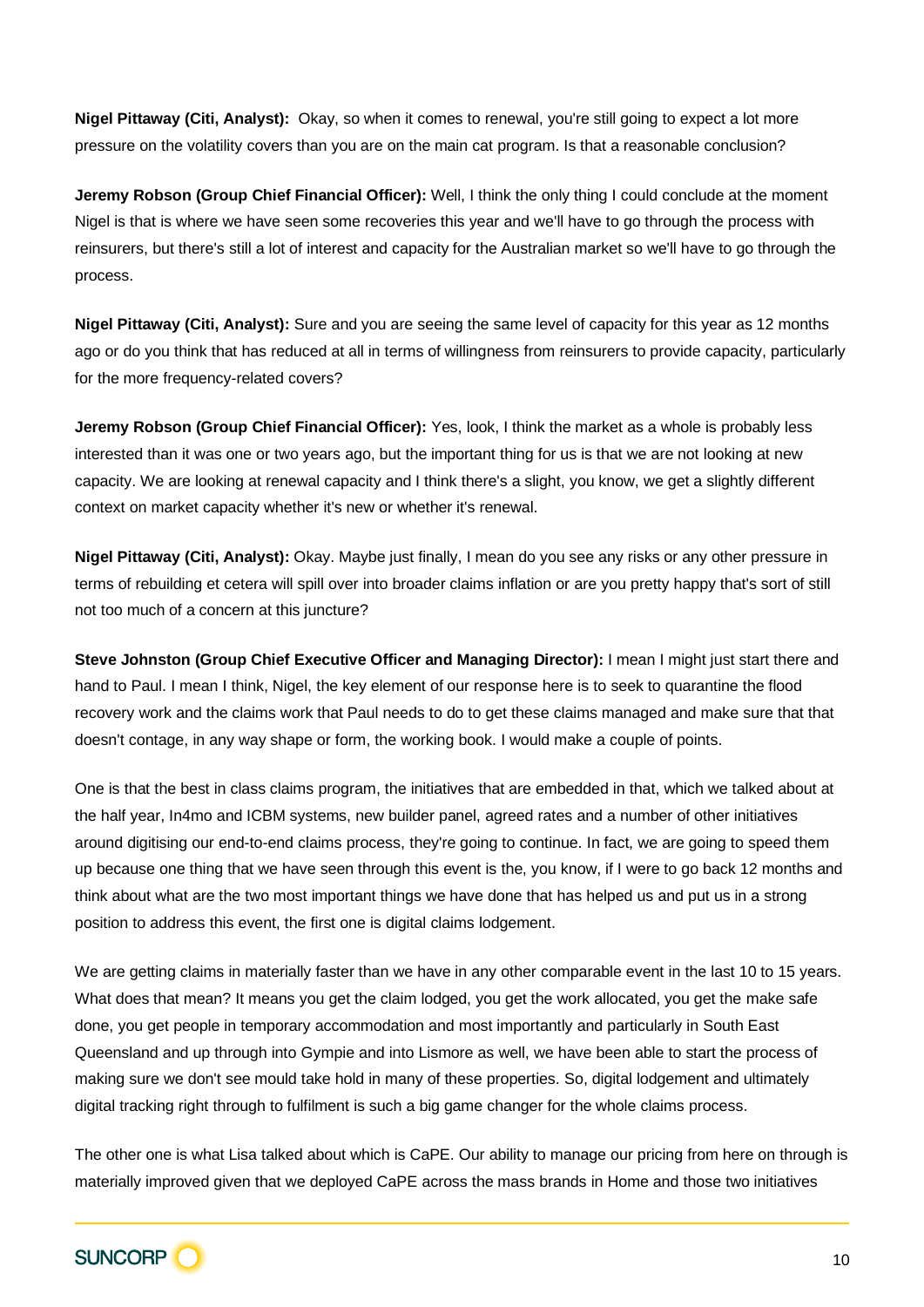have put us in a very strong position to deal with this event and the program that Paul will implement, or continues to implement, best in class claims, which is multifaceted, we talked about it before. It's designed to not only address natural hazard claims but really make sure that the working book is as quarantined as it can be from some of these inflationary factors that we know are sitting there in many of these repair processes. Paul, did you want to add anything to that?

**Paul Smeaton (Chief Operating Officer Insurance)**: Well, you haven't left me much Steve, you've answered it really well. I mean the only thing I would say is I think we are well placed to manage any inflationary pressures, so there's a good starting point. To your point, we have a lot of other initiatives we are deploying as part of bestin-class claims. Just to give an example of that, we recently deployed bulk buy, whereas previously we used to rely on the buying power of the builders. Well now we are actually going and buying nationally-based on our spend and we just recently renegotiated paint, from the categories of paint, roofing, flooring and waste, which are pretty handy categories to actually have bulk buy on when you're going into this flood event. I just think we are well placed to manage it, suppress it as best we can and we've got the tools like ICBM to monitor it very carefully.

**Nigel Pittaway (Citi, Analyst):** Okay, great. Thank you very much.

**Operator:** Your next question comes from Matt Dunger from Bank of America. Please go ahead.

**Matt Dunger (Bank of America Merrill Lynch, Analyst):** Thank you Steve and Jeremy for taking my question. Just on the pricing, you have talked to 10% average price increases being put through the Home book recently. Can the book sustain another round and when are you going to review pricing on the Home book?

**Steve Johnston (Group Chief Executive Officer and Managing Director):** I might kick off and then Lisa can jump in. I think Lisa mentioned when we deployed CaPE across mass brands, we did look at our hazard pricing and to some extent that was a continuation of the repricing initiatives that we put in place post the bush fires. As CaPE was deployed our ability to be far more sophisticated around how we increased and addressed pricing for hazard perils improved, so some increases went through there.

I only make the point, without indicating anything particularly around rate percentages or otherwise, we continue to look at this weekly to see where we need to increase pricing, whether that be across the portfolio or more particularly into loss affected areas or into the individual perils ahead of what was likely to be an increase in our natural hazard allowance and any anticipation of the reinsurance renewal. Lisa, did you want to add to that?

**Lisa Harrison (CEO Insurance Product & Portfolio):** Yes. Matt, what I would say is what you have seen is we have remained very disciplined in terms of pricing and portfolio strategy as well as investing in our pricing tool model and we will continue to take that approach in terms of being disciplined and continuing to invest. As Steve said, pricing is a core capability of ours. We look at the data daily, weekly and continue to reflect on that and update our models as appropriate.

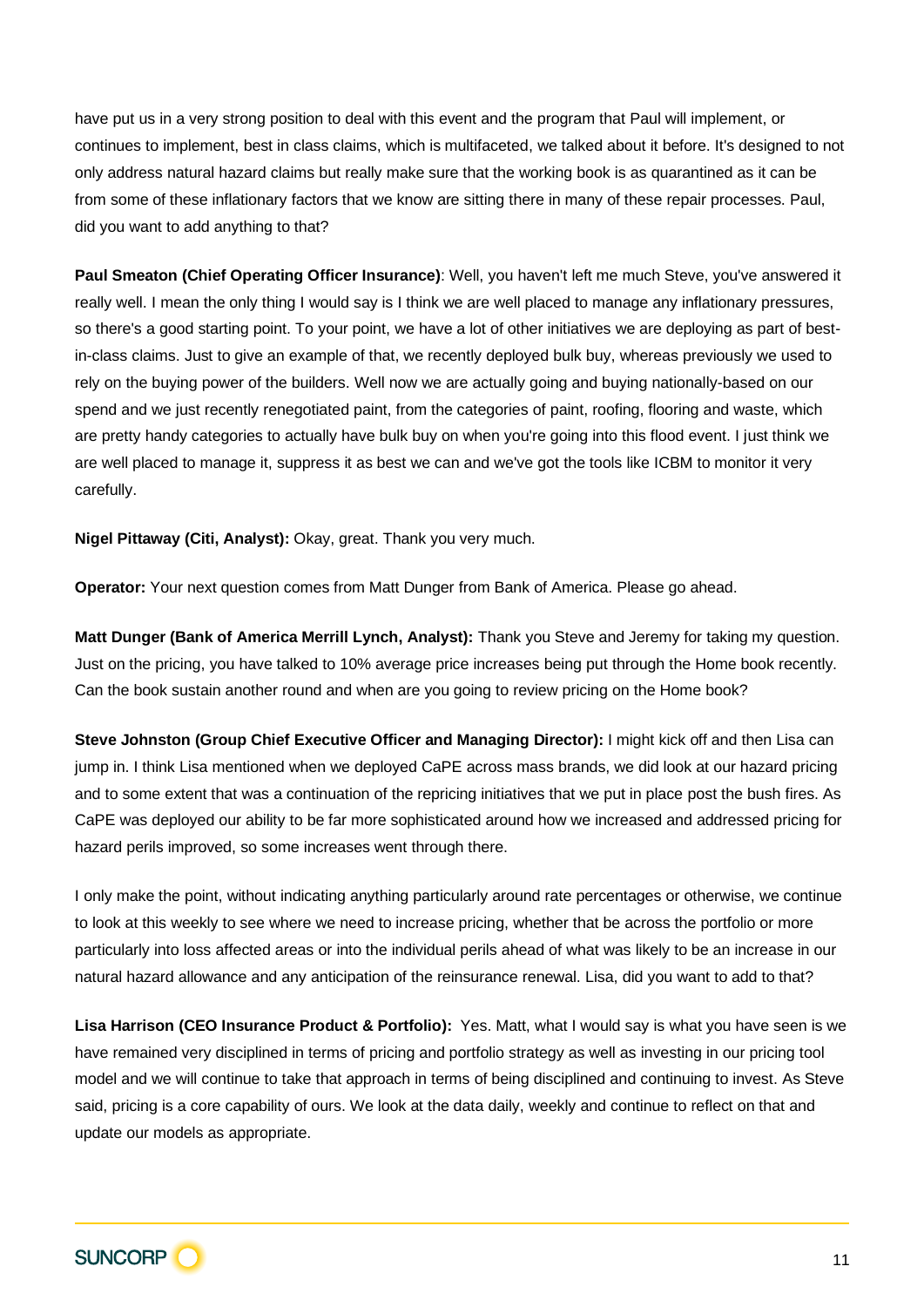**Steve Johnston (Group Chief Executive Officer and Managing Director):** Matt, just to add to a couple of other factors, okay, so we saw this in 2011, which obviously we were able to respond to that event far quicker than the rest of the industry. We saw a significant increase and improvement in retention. We'd already seen that through the latter part of last calendar year into this year. In fact, our retention rate across the portfolio in Home, across the mass brands are the highest they've ever been.

I think what you see during these sorts of events, two things. One is people focus on under insurance to the extent that when they see the events come through, they check to see that they are appropriately insured and you see adjustments to sums insured coming through. Then you see the value of the product.

It's a painful set of circumstances to have to go through, but there's a lot of consumers sitting at home now understanding how important it is to have home insurance and to have good quality home insurance.

So we see that come through in terms of retention rates and new business but also that fight for quality, good quality home insurances, particularly important at this point in time and it is amplified through our premium book.

**Matt Dunger (Bank of America Merrill Lynch, Analyst):** Thanks Steve. You read my mind actually on the under insurance issue and just wondering if you can comment versus 2011. It might be too early, but in terms of uninsurance and under insurance, have you seen any change in the book as to what proportion were underinsured or uninsured from this recent disaster?

**Steve Johnston (Group Chief Executive Officer and Managing Director):** Yes, look, really I think two things have occurred that are different to 2011. The first is there is significantly more flood insurance coverage than there was in 2011, for all the reasons we know from that event where there were large portions of insured who didn't have flood insurance not in the Suncorp book but in the rest of the industry. That has improved over time.

In terms of non-insurance and under insurance, I think you're going to find there is quite a bit of under insurance sitting there. People just have been somewhat complacent around making sure that their sums insured are up to date. Whether that be in a BAU sense, but also reflective of the increased inflationary effects that are the sitting there in many of the repair elements. So that's first thing.

Non-insurance, I think you're going to see a high degree of non-insurance in particularly flood prone areas. It goes to that discussion that we had just a minute ago around our resilience and mitigation; why really governments need to get on the front foot and start to mitigate against the flood risk.

So I think you'll see in the higher flood risk areas higher degrees of under insurance and then outside that elements of under insurance. Again, I think as I mentioned previously, just underscoring the value of the product more broadly and the need to keep sums insured up to date.

**Matt Dunger (Bank of America Merrill Lynch, Analyst):** Thank you very much.

**Operator:** Your next question comes from Andrei Stadnik from Morgan Stanley. Please go ahead.

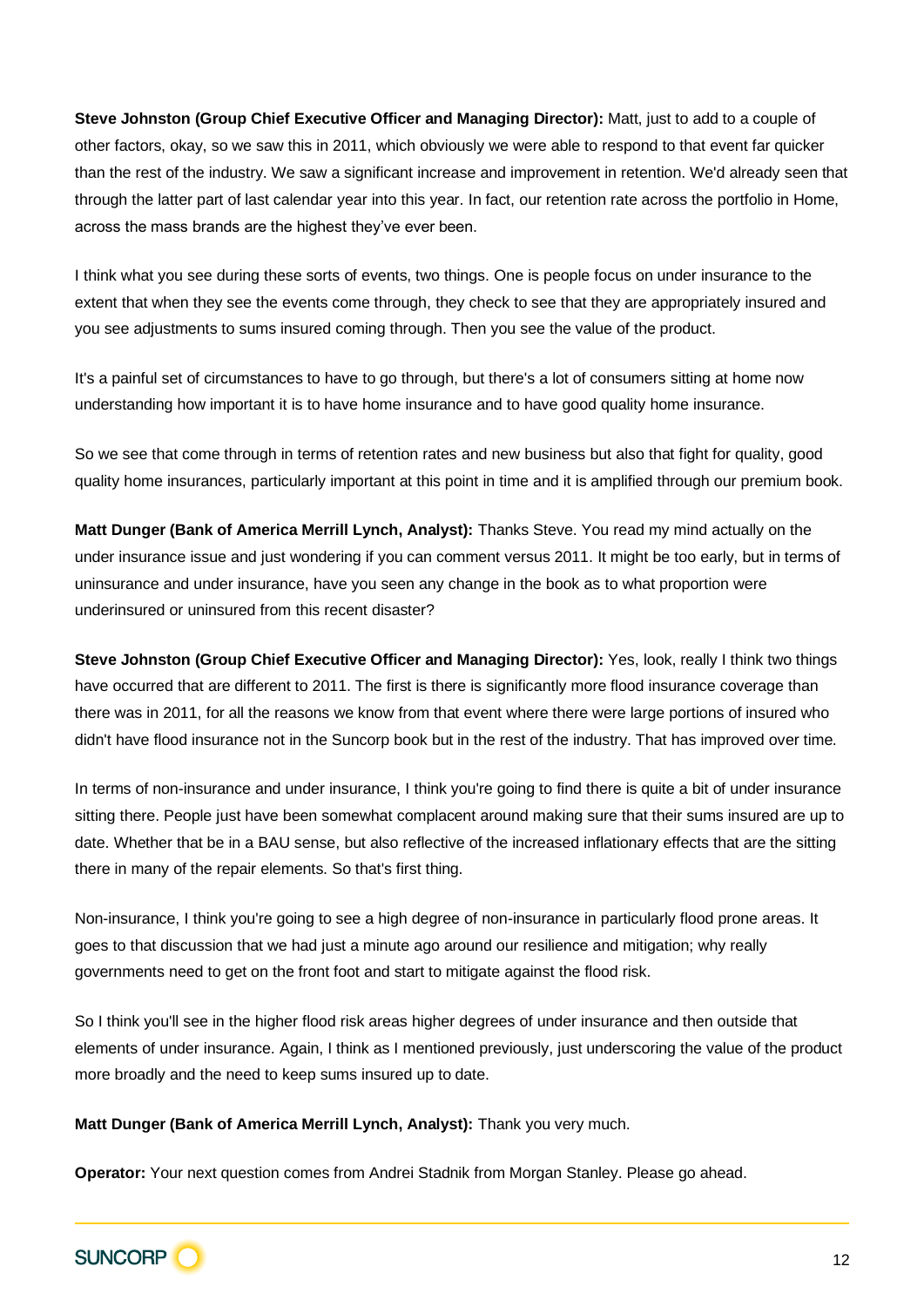**Andrei Stadnik (Morgan Stanley, Analyst):** Good morning. I want to - thanks for the detail. I mean, this is has been very helpful; a lot more than I think than any other insurer has disclosed to this point.

I wanted to ask two questions; in terms of the catastrophe budget outlook for FY23, and particularly you mentioned that these are extraordinary events, but unfortunately we've had fairly substantial severe weather events or otherwise for the past 11 years and Suncorp and other insurers catastrophe budgets despite some substantial assistance from the aggregate cover.

So how much higher should the catastrophe budget increase for FY23 in order to give your investors some certainty you could actually hit that number?

**Steve Johnston (Group Chief Executive Officer and Managing Director):** Yes, I mean I'll start and then hand to Jeremy for the specifics. I think if you stand back from the last two years, we've unfortunately had two back to back La Nina weather cycles, which again, we don't set our allowances for that every year. Obviously we can't do that. We'd price ourselves out of the market, if we did so.

So, typically we set our natural hazard allowance for the year that we move into back in March. So, we start to think about that now. We really don't get a clear indication from the weather bureau until best case October, usually in November as to what weather cycle we're going into.

So Jeremy, talked through how we back engineer what a La Nina weather cycle looks like in terms of exceedance to an allowance and that's been pretty much in line with our expectations for the last two years and for the next year by definition, because we are looking back such a short period of time now, 10 years ago, we used look back between 17 and 44 years to bring forward the allowance for the future years. Now, we only do it across most categories of claims cost over - look back over five years. So, by definition, if you've got two La Nina weather patterns in the last five years, you're going to see an increase in the allowance for the coming year.

So again, I think that allowance will increase. It will be somewhat subject to what reinsurance we ultimately end up buying but it will increase. Again, we're, like everyone, I think hopeful that we don't see a third La Nina weather cycle. The odds of which are below 10% I'm told. Jeremy?

**Jeremy Robson (Group Chief Financial Officer):** Yes, Steve you've covered it pretty well. Yes, we do expect that allowance to increase next year. In all of the narrative we've spoken about in terms of the outlook for the business we've got that included. The most recent weather might put a bit more onto that, but yields are helping us as well along the way.

Just on the we've had a lot of weather over the last 11 years, just context on the natural hazard allowance. We have lifted it from about \$600 million in FY17 to what's now close to \$1 billion in FY22.

So, there's been a big increase in that natural hazard allowance. As Steve said unfortunately having done that, we've now had two consecutive years of La Nina, which has impacted on our performance against that allowance.

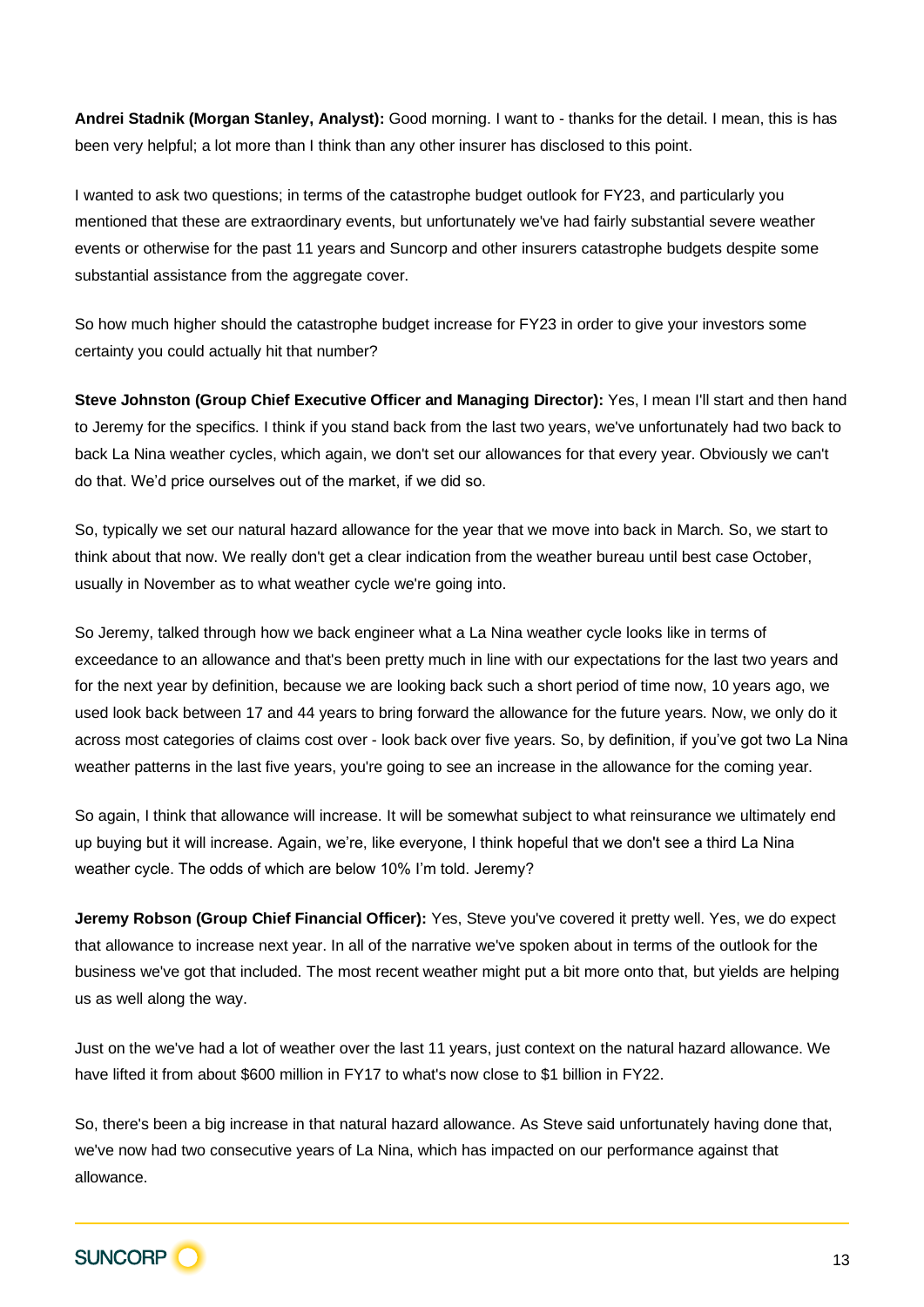**Andrei Stadnik (Morgan Stanley, Analyst):** Thank you and can I ask one second question around affordability. So, for the first time in a while I think we've heard the Federal Government talk about affordability concerns for insurance. You mentioned double digit price increases are pushing through, but wages are not rising as quickly as that. So how do you think about you really trying to handle affordability constraints that could be coming in from either retail and for many customers?

**Steve Johnston (Group Chief Executive Officer and Managing Director):** Yes, well obviously affordability is the key thing that we look at as well. I mean, we like people to be covered. I've talked about our purpose and that purpose can really play out when people buy home insurance and they buy good quality home insurance.

So, affordability is a big issue for us as well. When you talk about making insurance products more affordable, that's where the four point plan comes in. They've got to, together, us, the industry and all levels of government have got to focus on mitigation. We've got to get the risk out or reduce the risk. We can't just keep leaving the risk there and seeing the costs and the mop up continue to escalate.

I'd also make the point that one of the best ways to improve the affordability of the home insurance product is to take the taxes off; 45% taxes in New South Wales, 30% in Queensland. If those taxes came off, it would immediately create a more affordable insurance market. There may be other things the government can do to incentivise people to be appropriately covered.

So, affordability is a big issue. Equally, home insurance is a very valuable product, proved to be the case for the last 10 years. It's a product people need to have. I think it's only through collaboration between individual insurers, the insurance industry, and all levels of government that we can actually get a public policy response here that creates an affordable private sector insurance marketing into the future.

## **Andrei Stadnik (Morgan Stanley, Analyst):** Thank you.

**Operator:** Once again, if you'd like to ask a question, please press star one on your telephone and wait for your name to be announced. Your next question comes from Doron Kur from Credit Suisse. Please go ahead.

**Doron Kur (Credit Suisse, Analyst):** Hi, you've already answered my questions. Thank you.

**Operator:** Thank you. There are no further questions at this time. I'll now hand back to Mr Johnston for closing remarks.

**Steve Johnston (Group Chief Executive Officer and Managing Director):** Thank you very much for joining us today. Again we are very keen to make sure that as our claims numbers, as we have, fingers crossed, a break in the weather, and we could get a good assessment of where we're at, we were keen to get into the market just to explain the claims elements, the reinsurance interaction, what the financial implications for the Group are and fundamentally to restate some of those advocacy positions that you've heard us talk about. But you're going to continue to hear us talk about right through into the into the budget and then beyond the budget of the election campaign. They're all critical issues for the country to grapple with.